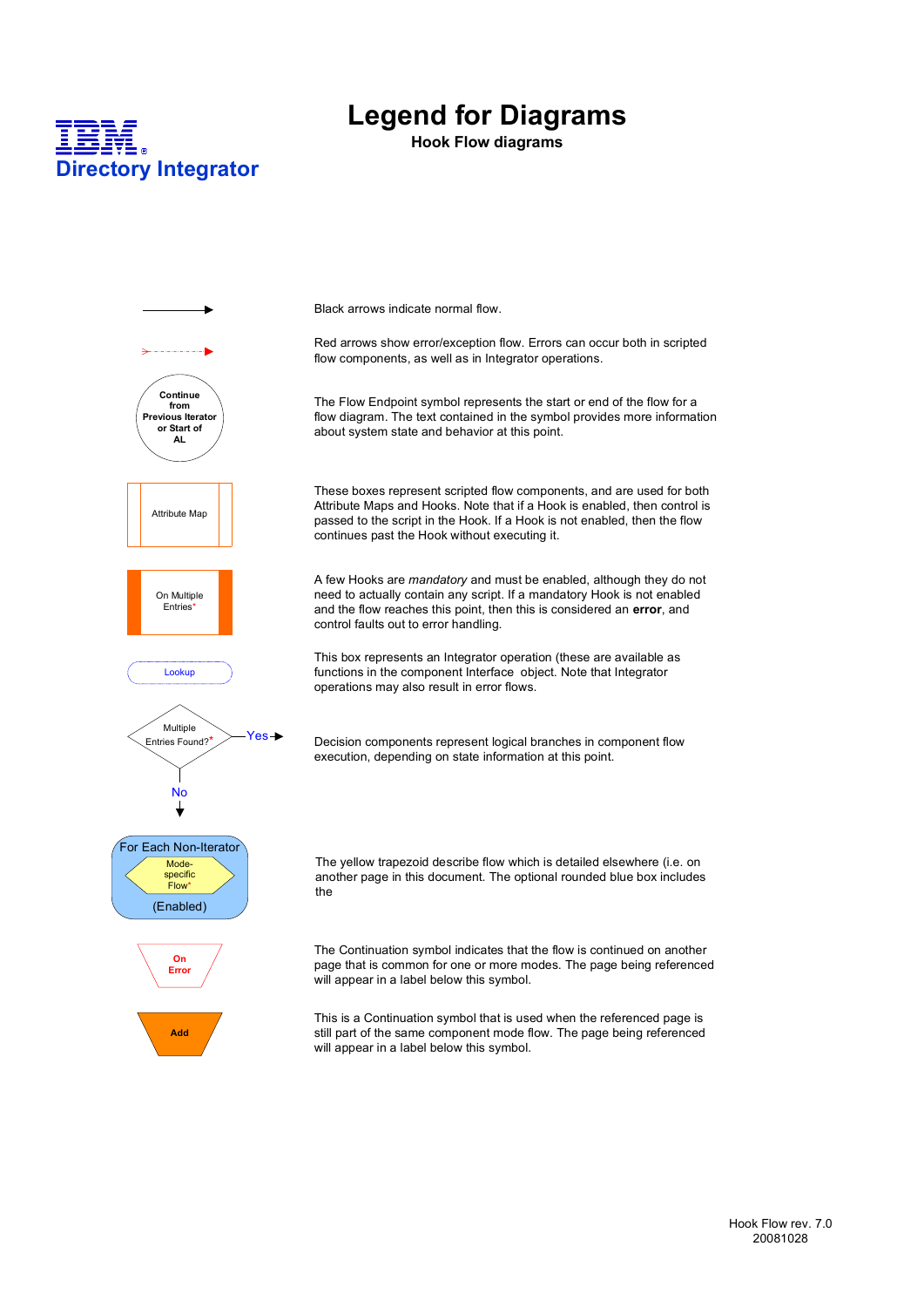

AL Termination

### **AssemblyLine Flow**

**Hook Flow diagrams**

Modespecific Flow\*

⇃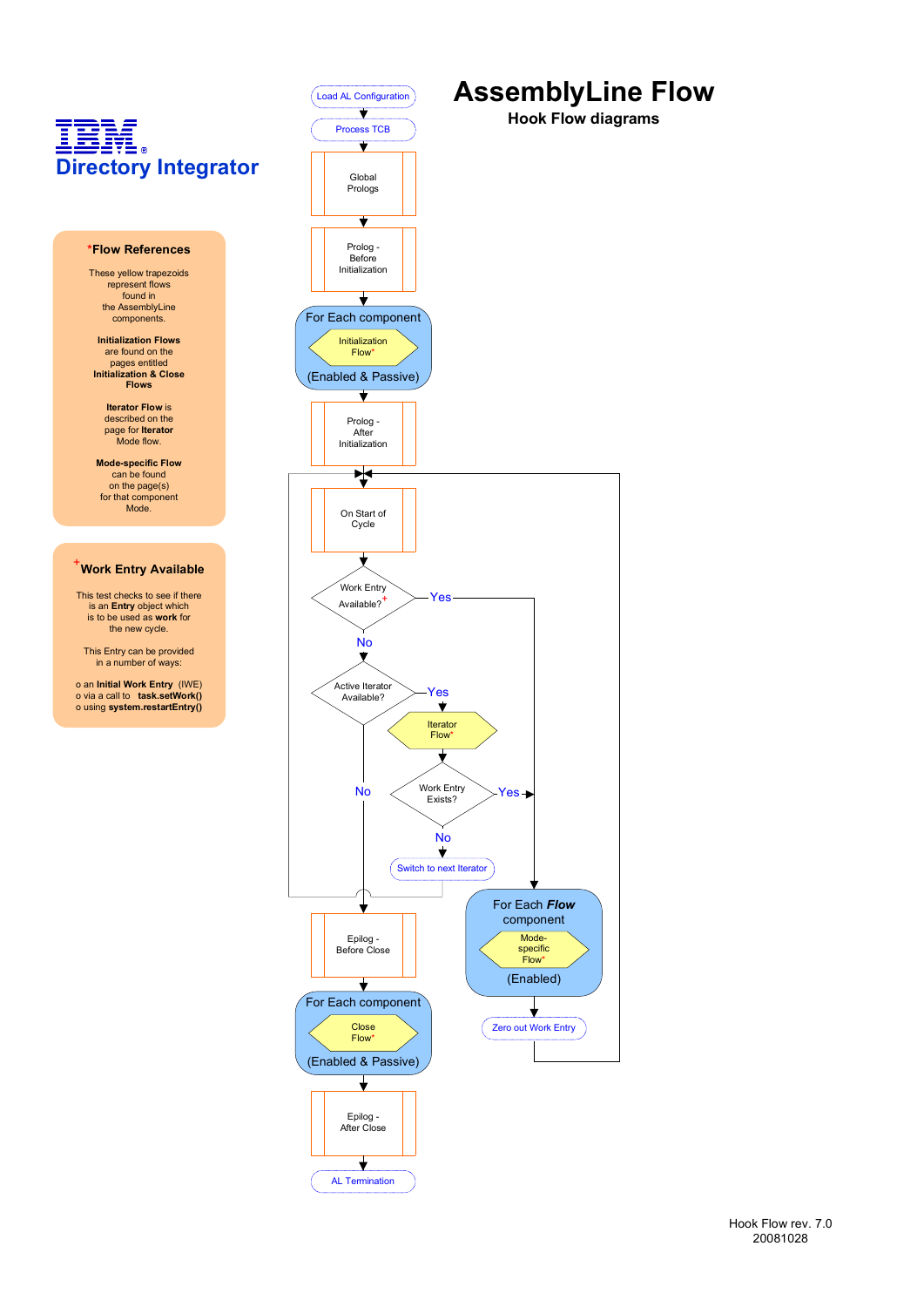#### **Available Objects**

The **work** object is not available in Initialization Hooks (unless it is provided as an **Initial Work Entry (IWE).**

> As always, if an **Error Hook** is enabled, the error flow continues and does not go to the **Error Flow**.

#### **Error Handling**

Please note that if the **Prolog On Error** Hook is enabled, then control is passed to back to the AssemblyLine flow; Otherwise, the AssemblyLine **aborts**.

The error condition can be passed on to next On Error Hook (i.e. to the AssemblyLine Error Hook) by re-throwing the exception:

throw error.getObject("exception");

Furthermore, if an error occurs in an **On Error** Hook, then the AssemblyLine will also **abort**.

The **error** object (of type **Entry**) is available throughout an AssemblyLine, and provides information about the error situation through its attributes: **status**, **exception**, **class**, **message**, **operation** and **connectorname**.

The **status** attribute will have the string value "**OK**" until an error situation arises, at which time it is assigned the value "**fail**" and the other attributes are added to **error**.



**Hook Flow diagrams**

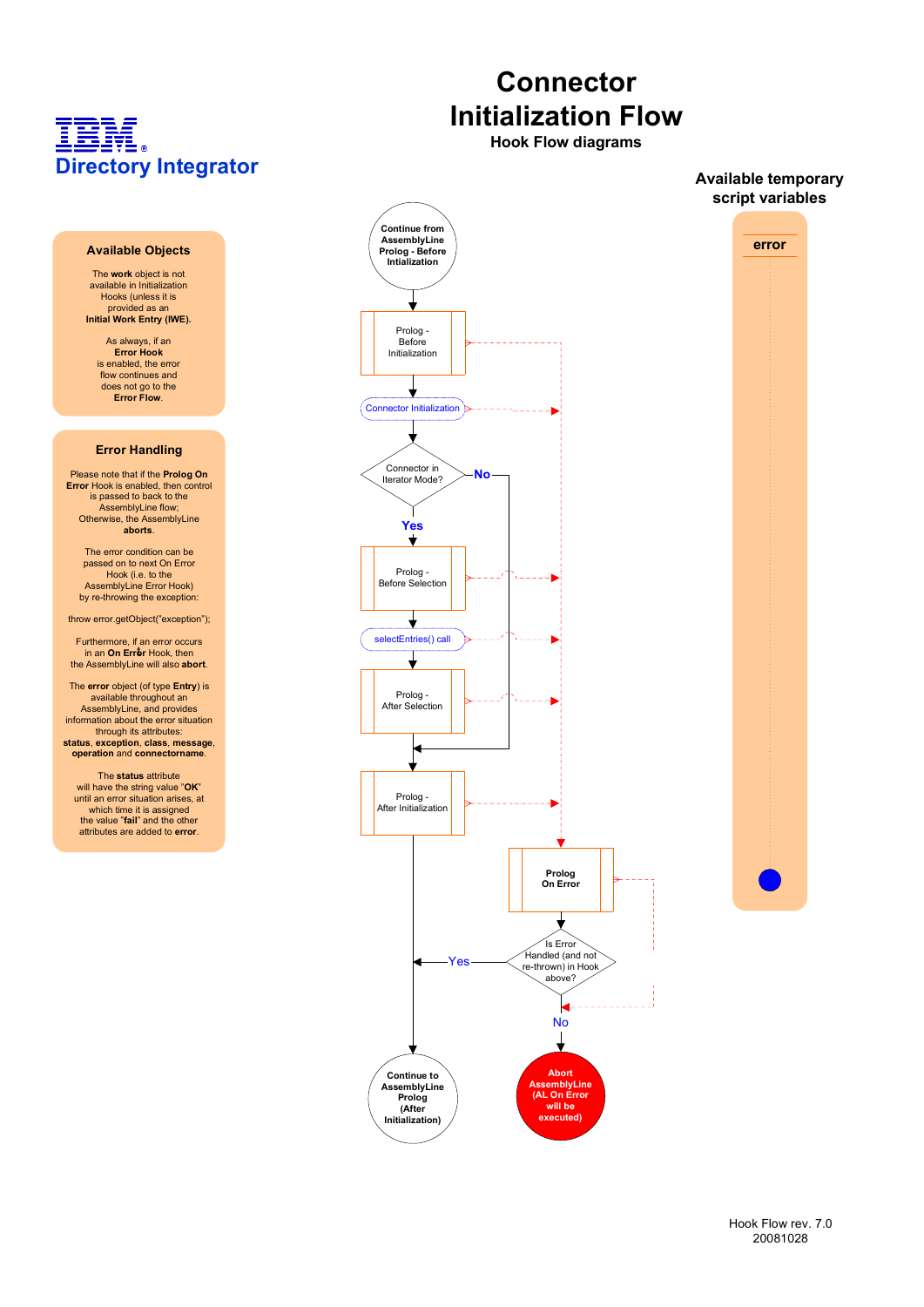# **Connector Close Flow**

**Hook Flow diagrams**

#### **Available temporary script variables**

#### **Available Objects**

Close Hooks will have access to the last **work** Entry processed by the AssemblyLine

As always, if an **Error Hook** is enabled, the error flow continues and does not go to the **Error Flow**.

#### **Error Handling**

Please note that if the **Prolog On Error** Hook is enabled, then control is passed to back to the AssemblyLine flow; Otherwise, the AssemblyLine **aborts**.

The error condition can be passed on to next On Error Hook (i.e. to the AssemblyLine Error Hook) by re-throwing the exception:

throw error.getObject("exception");

Furthermore, if an error occurs in an **On Error** Hook, then the AssemblyLine will also **abort**.

The **error** object (of type **Entry**) is available throughout an AssemblyLine, and provides information about the error situation through its attributes:

**status**, **exception**, **class**, **message**, **operation** and **connectorname**.

The **status** attribute will have the string value "**OK**" until an error situation arises, at which time it is assigned the value "**fail**" and the other attributes are added to **error**.



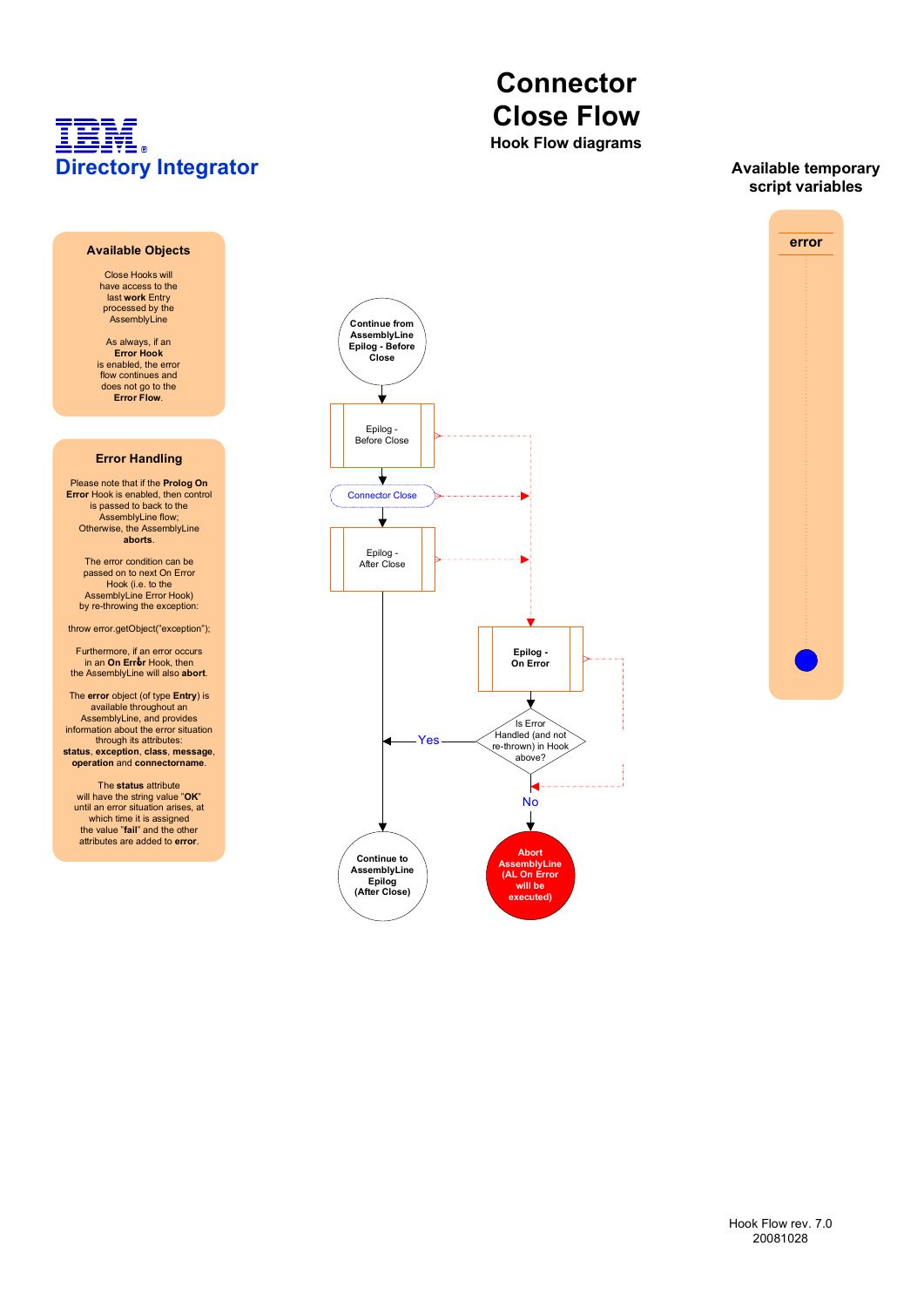#### **Available Objects**

As always, **work** gives you access to the attributes that are currently in the AssemblyLine.

The information stored in the **conn** object is written to the data source by the **Add** operation.

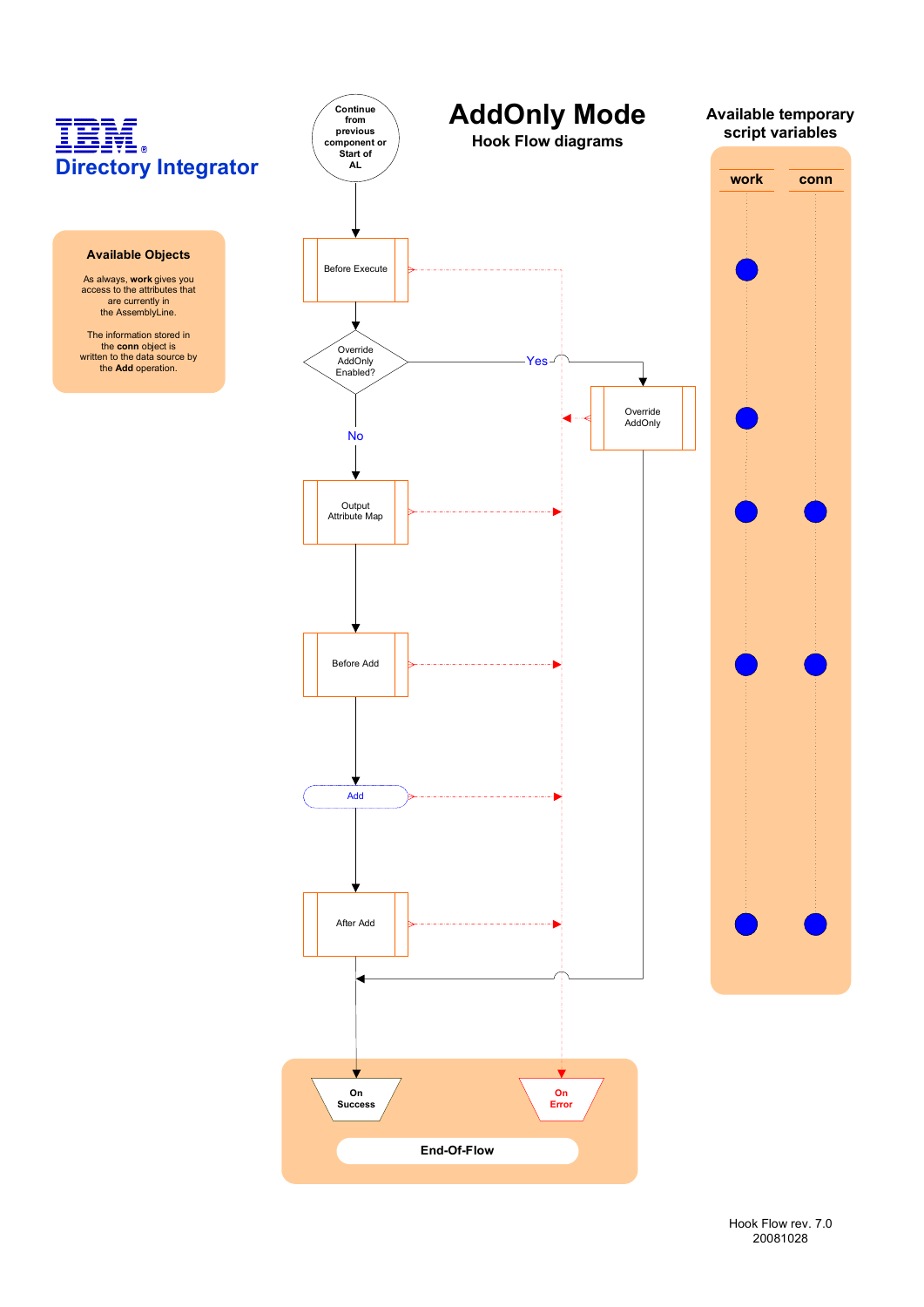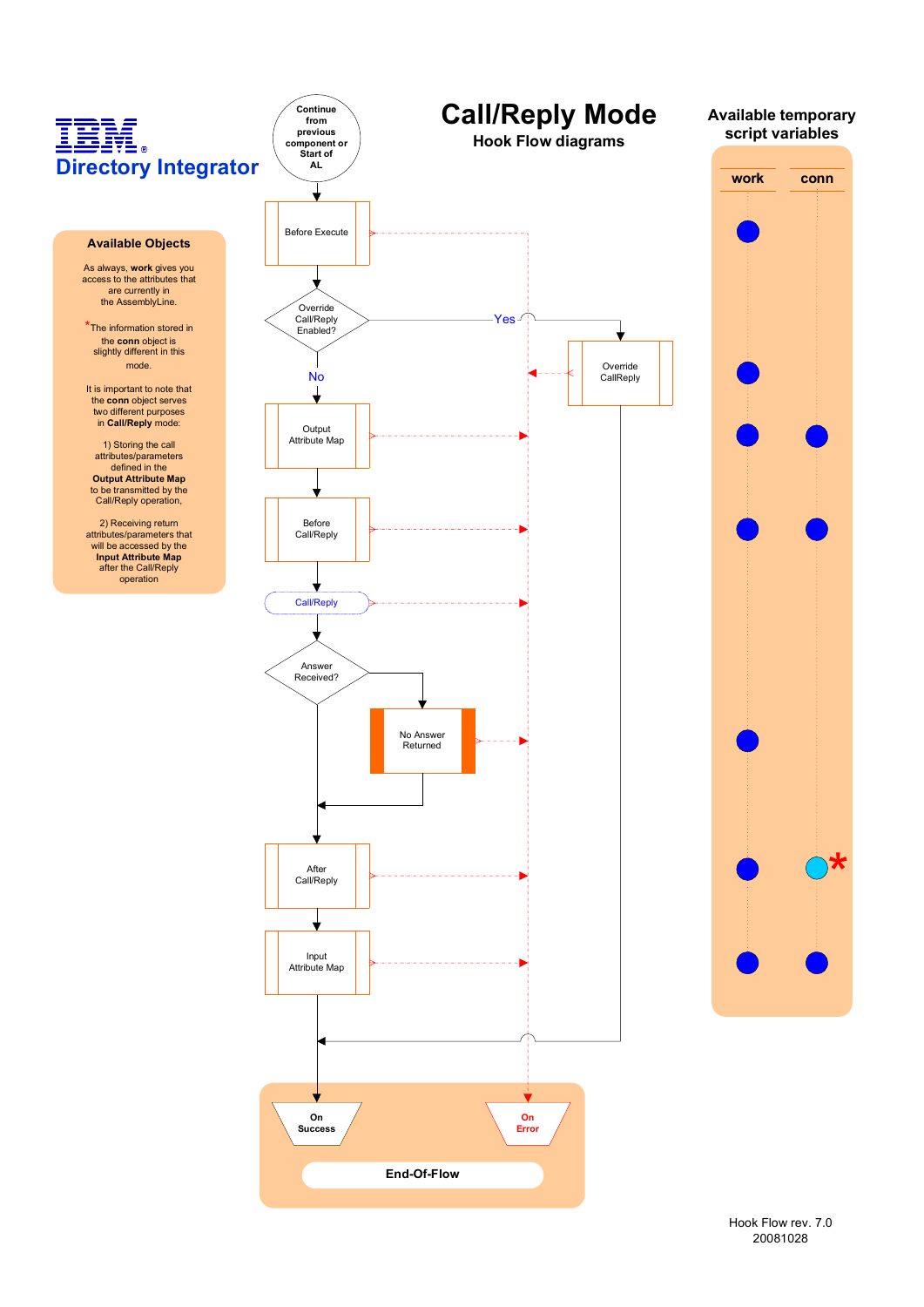#### **Available Objects**

As always, **work** gives you access to the attributes that are currently in the AssemblyLine.

After the **Build Link Criteria** operation, there is a script object called **search** available which gives you access to this information (i.e. for use in the Override Hook).

The record/entry matching the **Link Criteria** (and that is about to be deleted) is available for scripting as the **conn** object, and Attribute Mapping is carried out to allow your AssemblyLine to use Attributes from the Entry which is to be deleted.

#### *\*On Multiple Entries*

If more than one record/entry is found that matches the Link Criteria then the On Multiple Entries Hook must also be **enabled**, or this is treated as an **error**.

You can access the set of records/entries found by using either of these two Connector functions:

getFirstDuplicateEntry() *or*

getNextDuplicateEntry()

Each of these functions returns an **Entry** object that can be used to call a Connector Interface's data access methods (.update(), delete(), etc.).

If you wish to proceed with the delete flow/operation, then you must set the current Entry with the following Connector function:

*myConnector*.setCurrent( *myEntry* )

If you do not set a current Entry, then execution will continue to On Success, bypassing the rest of the modespecific flow.

#### **Note:**

Data sources behave differently when multiple Entries are to be handled.

Even if you select a specific Entry as described above, it is not recommended that you continue with the delete flow, as this may result in an error, or that the operation is performed on multiple entries.



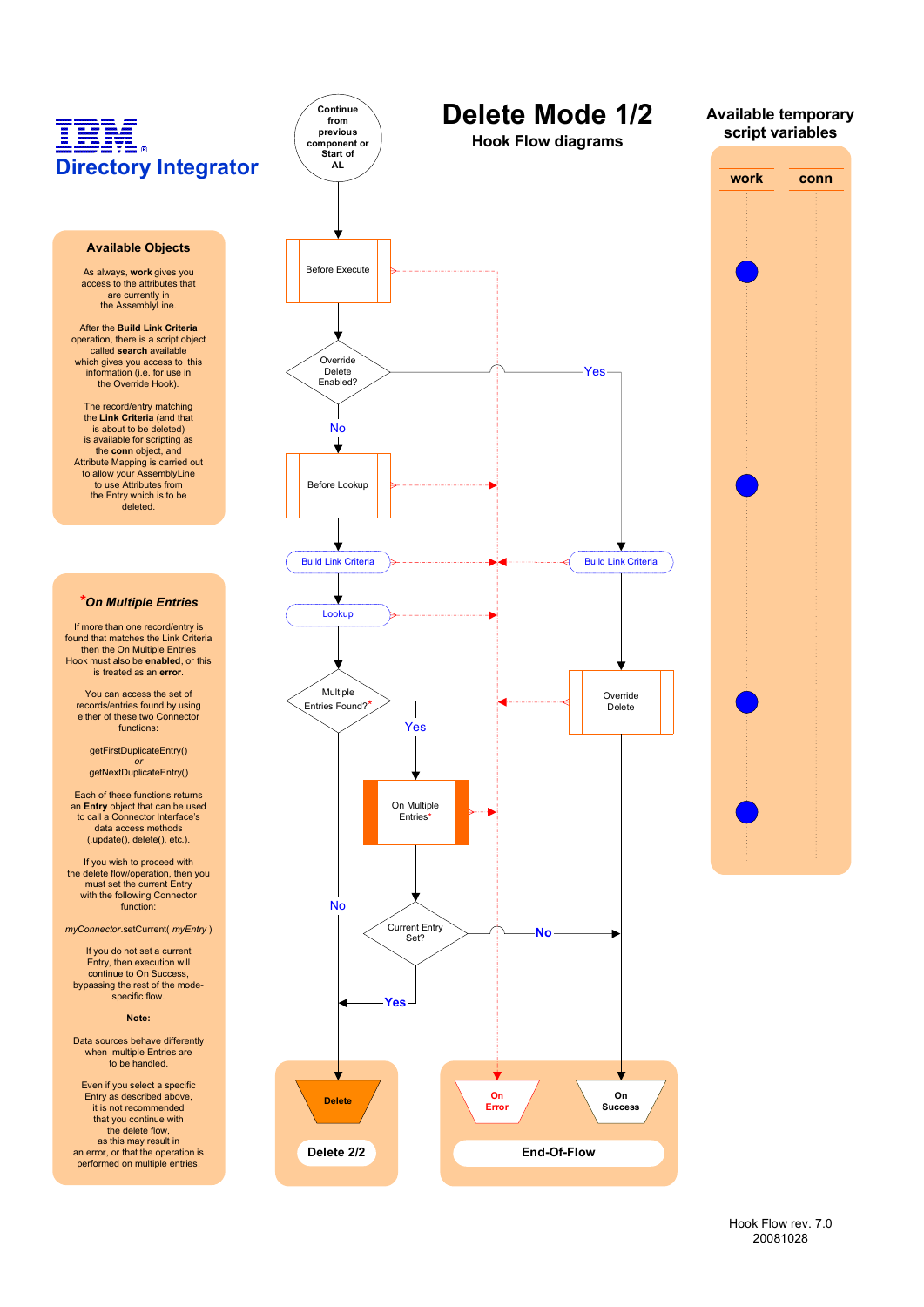

Hook Flow rev. 7.0 20081028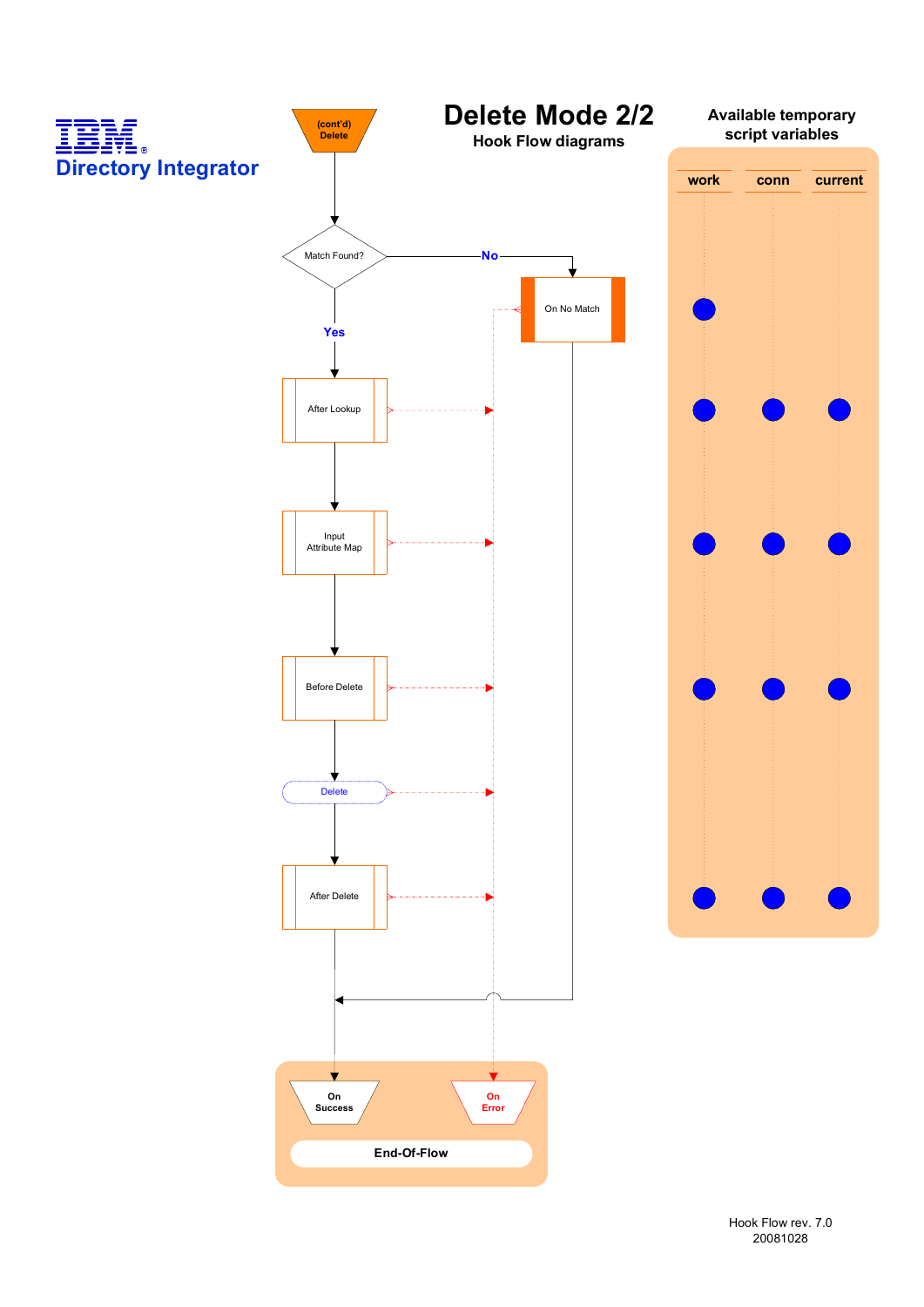#### **Available Objects**

As always, **work** gives you access to the attributes that are currently in the AssemblyLine.

After the **Build Link Criteria** operation, there is a script object called **search** available which gives you access to this information (e.g. for use in the Override Hook).

#### **\****Valid Operation Code*

Be default, an **exception** is thrown if Delta mode detects that the work Entry does not have a valid **operation code** (for example, "**generic**"). Operation code detection occurs after the **Before Execute** Hook. Delta mode can be configured to *ignore* these Entries instead.

#### **Delta Application**

During Delta processing, the necessary steps are taken to prepare for for applying the detected changes as efficiently as possible.

For example, **multi-value Attributes** require special handling so that **value-level Delta operation codes** are applied correctly.

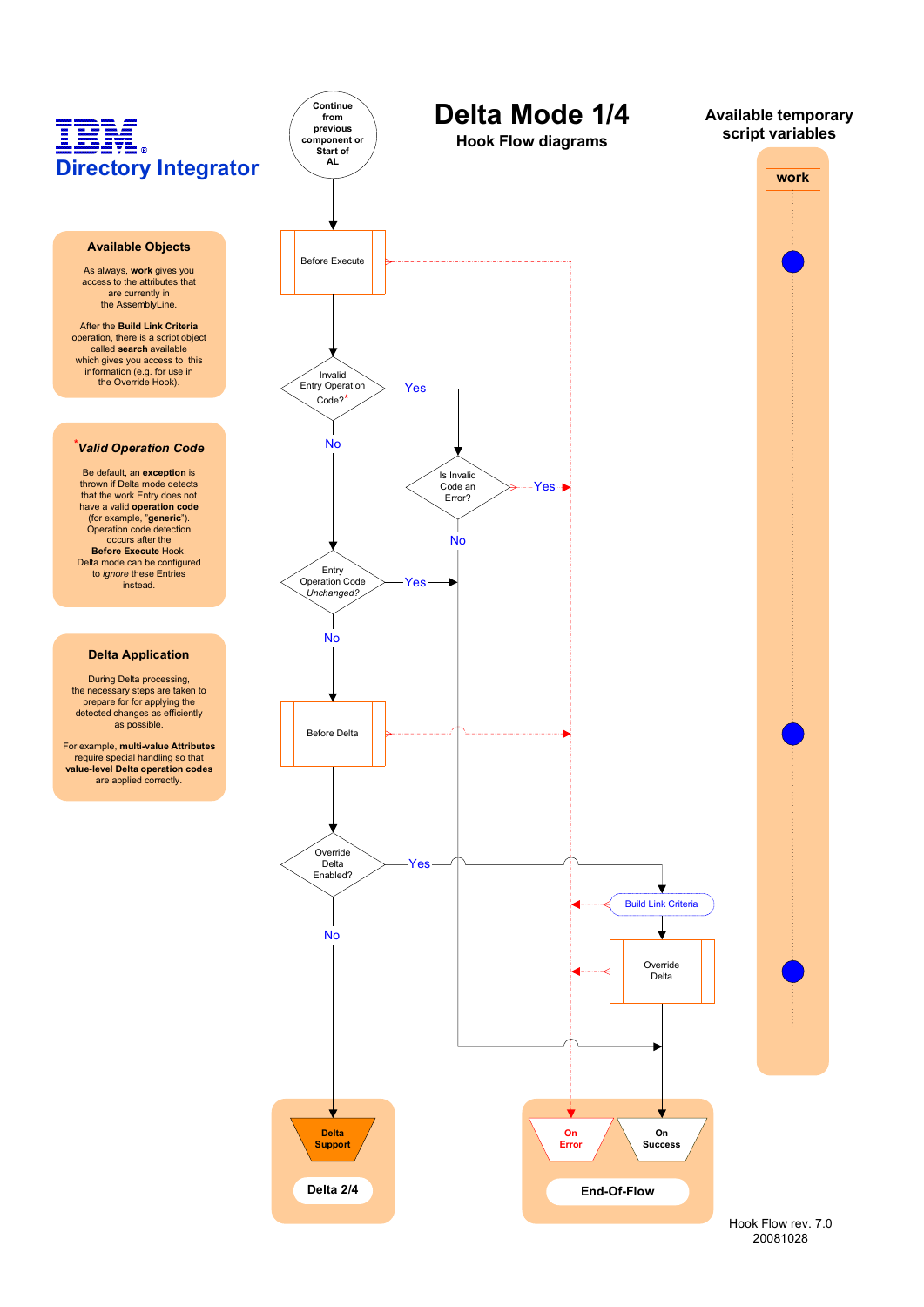

Hook Flow rev. 7.0 20081028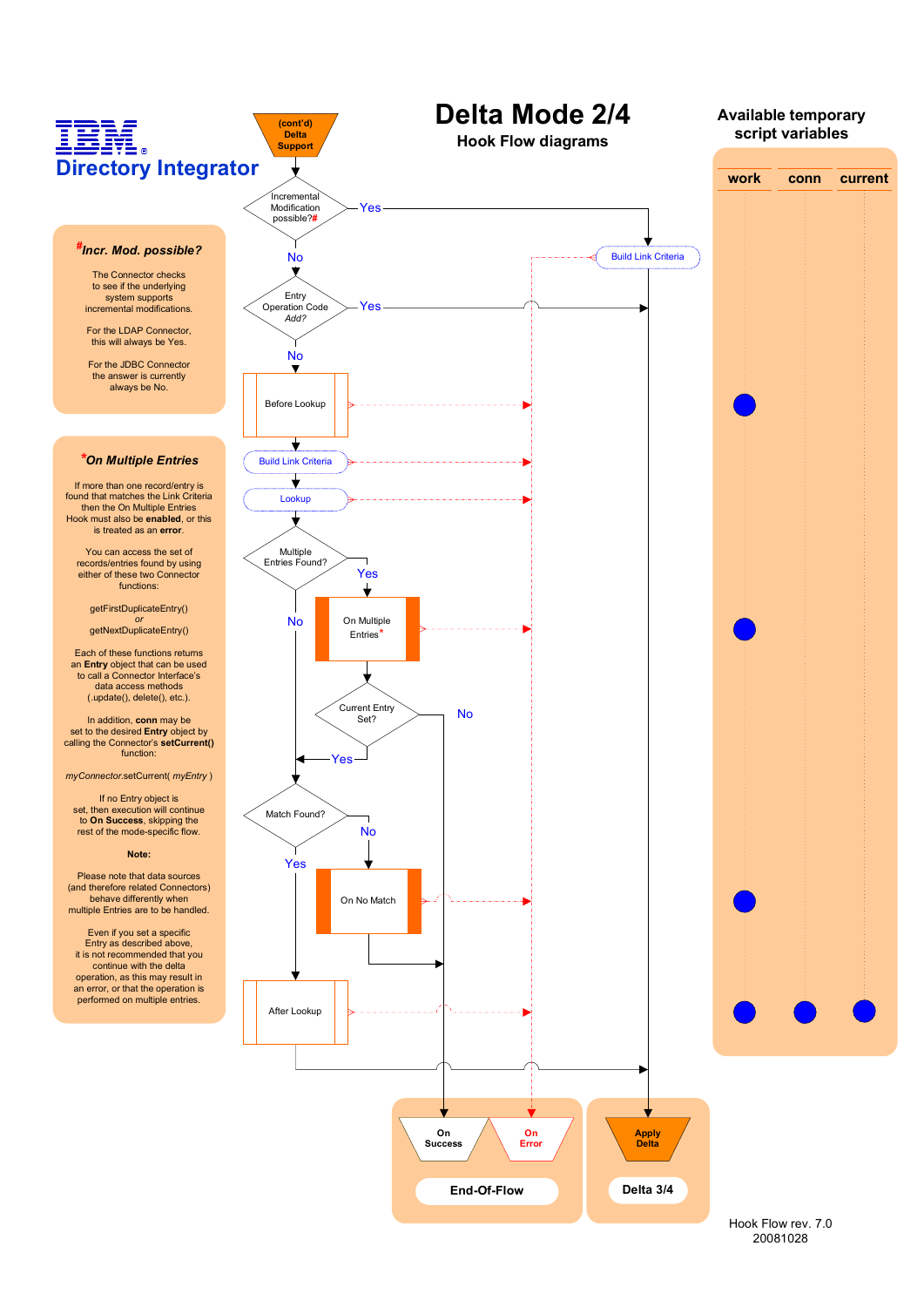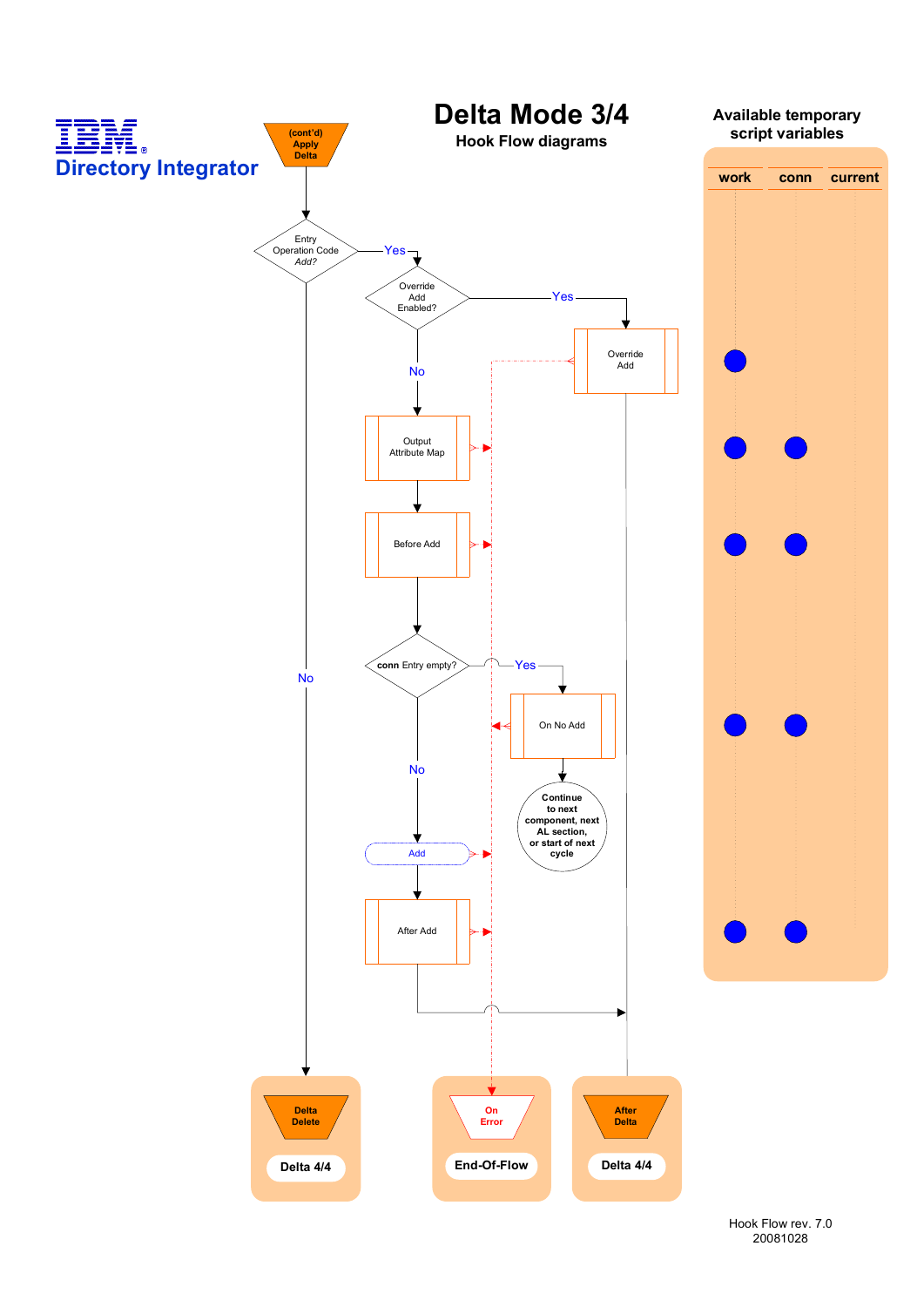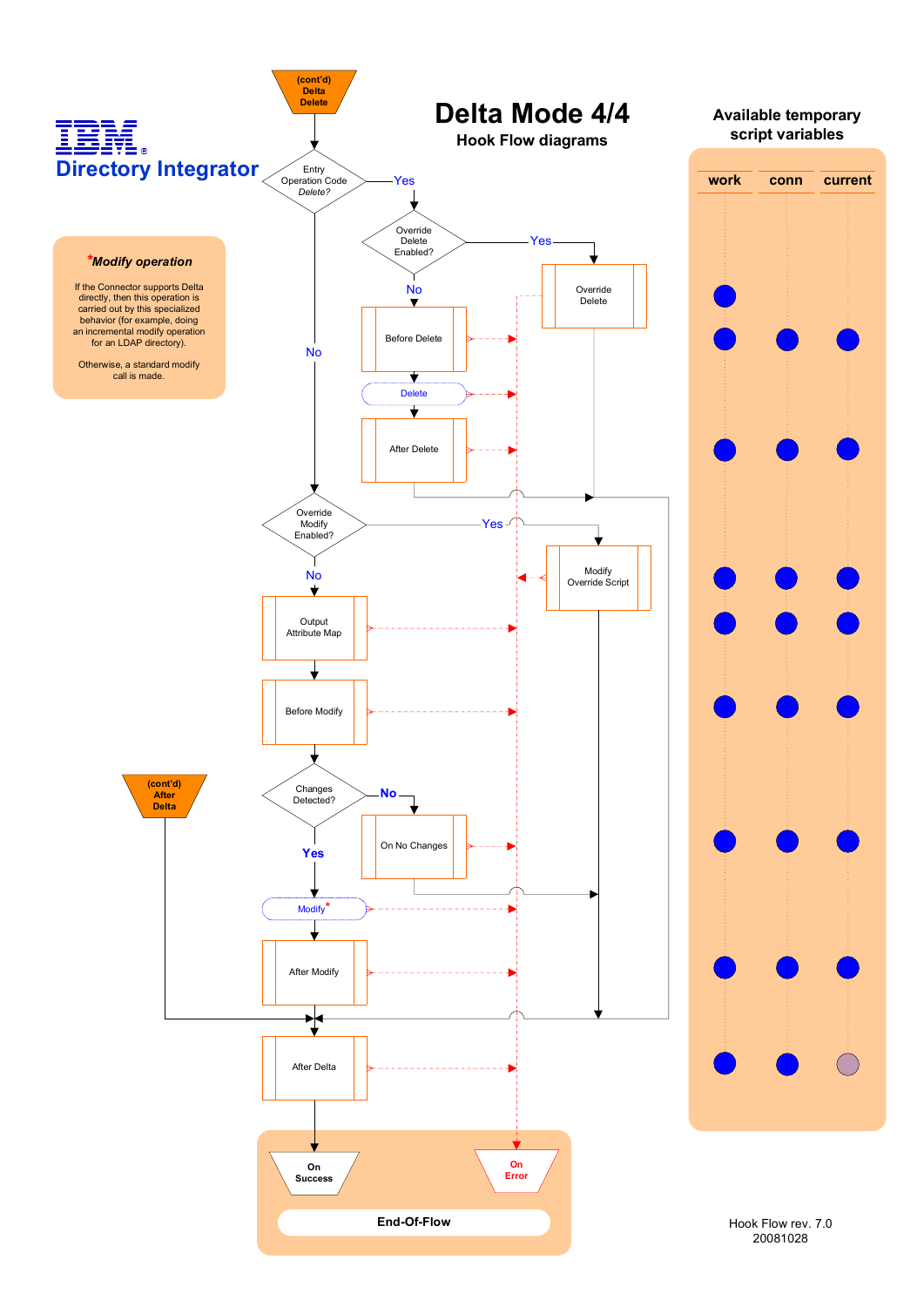### IBM  $\overline{R}$ **Directory Integrator**

#### **Available Objects**

As always, **work** gives you access to the attributes that are currently in the AssemblyLine.

The data read in by each **GetNext** operation is available in the **conn** object.

#### **Note:**

If a Connector in Iterator mode detects the presence of a valid **work** object at the start of its execution *for example, that there is another Iterator in front of this one in the same AssemblyLine, or that the initial work Entry has been passed into the AssemblyLine from a calling process or system -* then this Connector will not be executed, passing instead this Entry to the next Connector in the AssemblyLine.

The sidebar below illustrates what happens when an Iterator reaches its end-of-data. At this point it will not pass a work object to the next Connector, which in the case of another Iterator, will signal it to begin its own iteration.







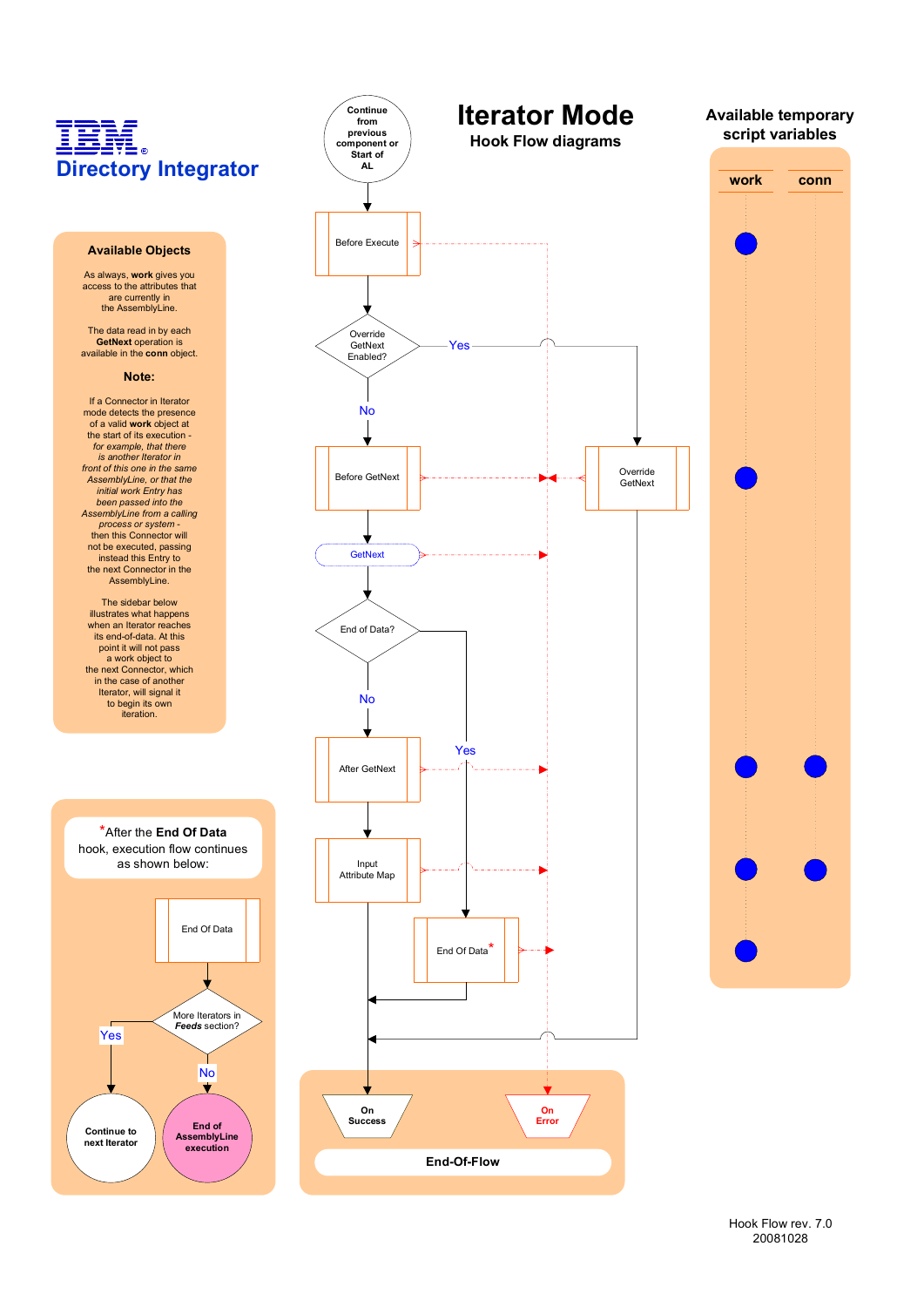#### **Available Objects**

As always, **work** gives you access to the attributes that are currently in the AssemblyLine.

After the **Build Link Criteria** operation, there is a script object called **search** available<br>which gives you access to this<br>information (i.e. for use in the Override Hook).

> The record/entry matching the **Link Criteria** is available through the **conn** object.

#### *\*On Multiple Entries*

If more than one record/entry is found that matches the Link Criteria then the On Multiple Entries Hook must also be **enabled**, or this is treated as an **error**.

During this hook, **conn** may be set to the desired **Entry** object by calling the Connector's **setCurrent()** function:

*myConnector*.setCurrent( *myEntry* )

You can access the set of records/entries found by using either of these two Connector functions:

getFirstDuplicateEntry() *or*

getNextDuplicateEntry()

Each of these functions returns an **Entry** object that can be used in the setCurrent() call.

If setCurrent() is not called (e.g. no current entry is set) then the flow is passed on to **On Success**, skipping the rest of the mode-specific flow.

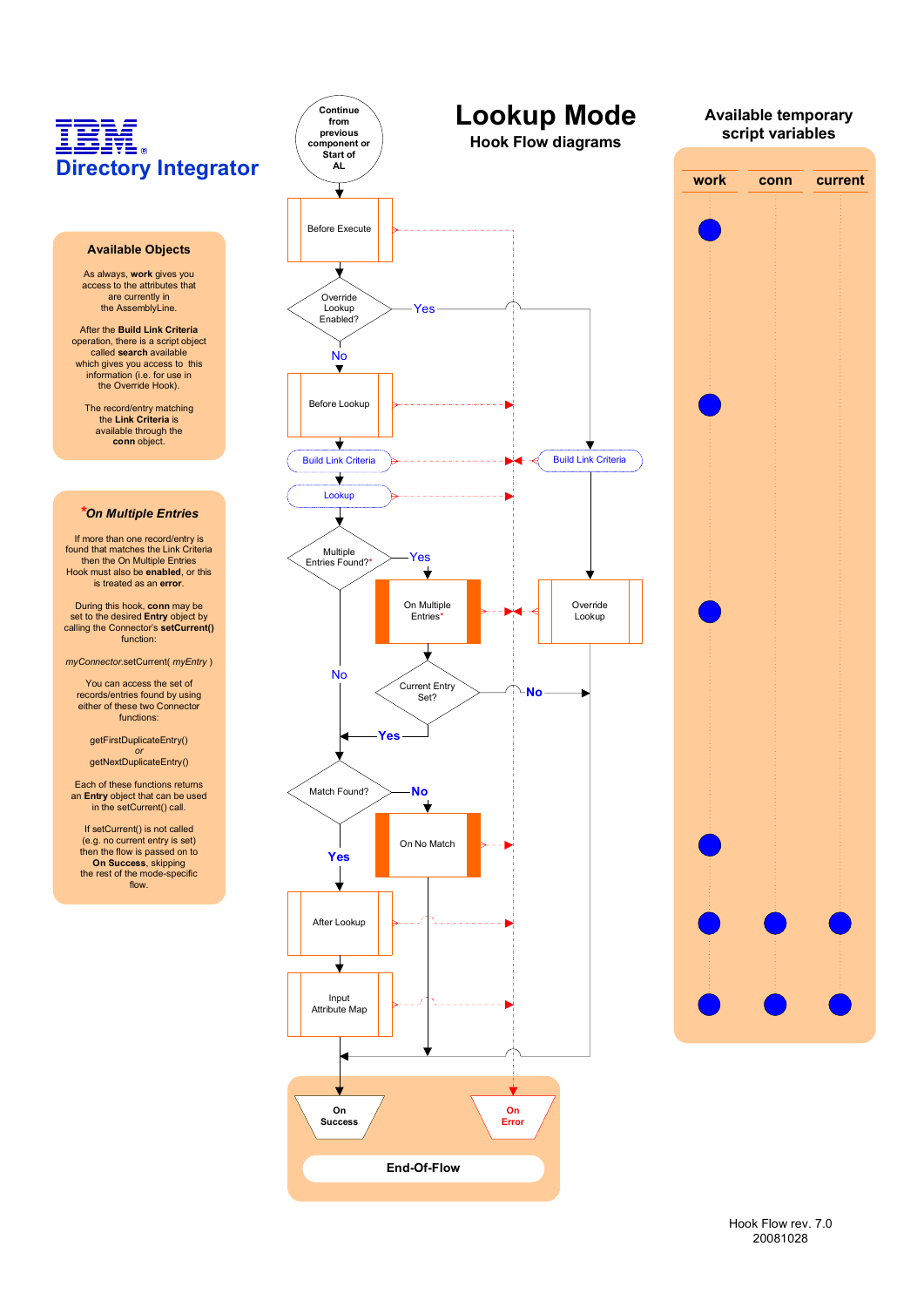#### **Available Objects**

The only temporary Entry object is **conn**, which is available in the **After Accepting Connection** Hook.

This Entry contains a single Attribute called

#### **connectorInterface**

Its only value is a reference to the Connector Interface that will be paired up with the *Flow* component list in in **Iterator Mode** to feed it with event data.

#### **Server Behavior**

**Server Mode** Connectors do *not* run exclusively like Iterators do. Instead, each is launched as a separate process in event listening mode and<br>control is passed to the next *Feeds* Connector.

When an event is detected (for example, a client attempts to connect) then the Connector creates a *clone* of itself in **Iterator** Mode once the

**After Accepting Connection** Hook has completed.

This cloned Iterator is then paired up with the AssemblyLine *Flow* component list (possibly from the **AL Pool**) and Hook flow continues as with standard **Iterator** mode.

Furthermore, once the *Flow* section of the AssemblyLine completes, control is passed to the **Server Response** logic which then creates and sends the required reply to the caller/client system.

The Response Hook flow is detailed on the page entitled **Server Response**.



**Server Mode**

**Available temporary script variables**

**conn**



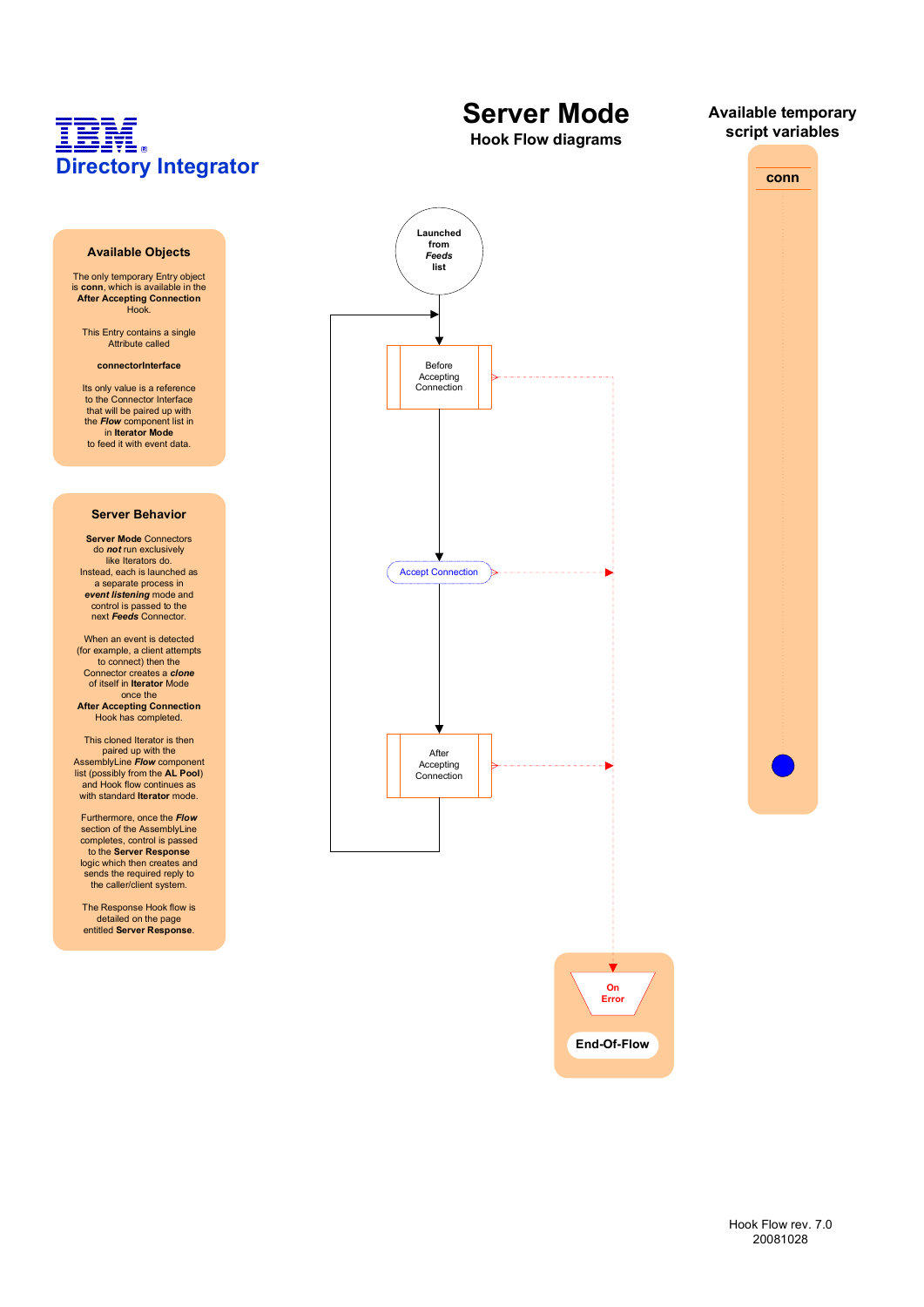

Hook Flow rev. 7.0 20081028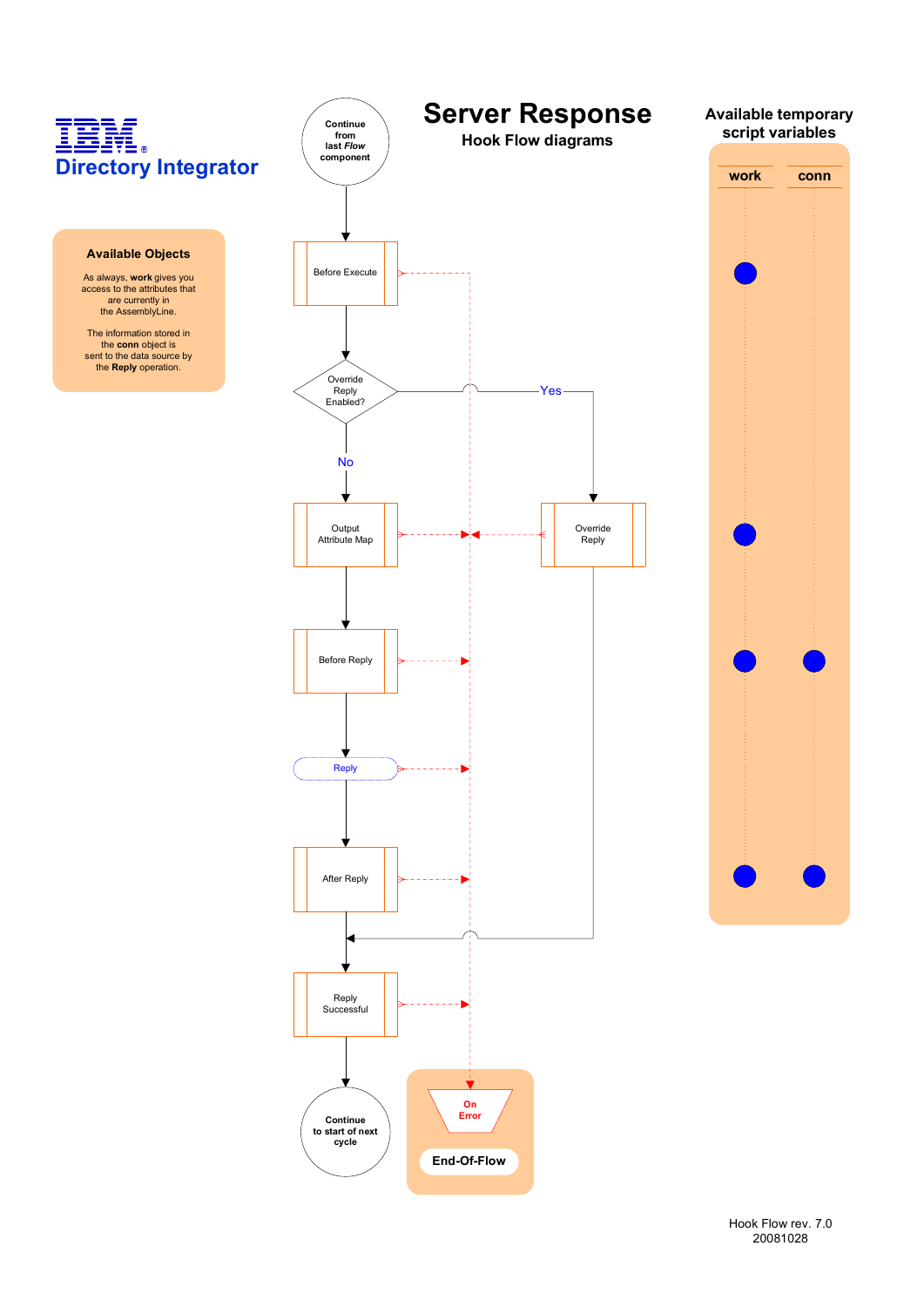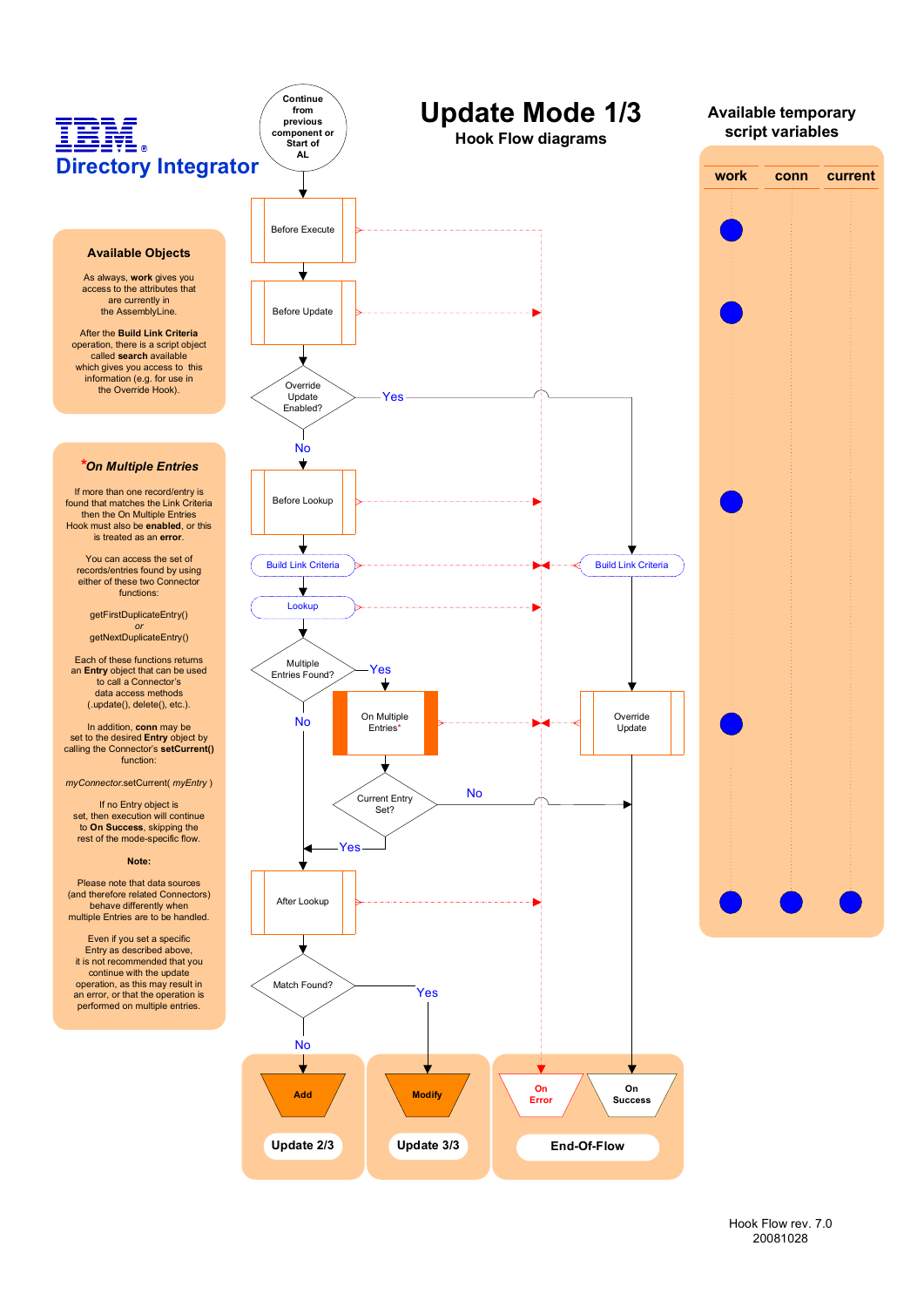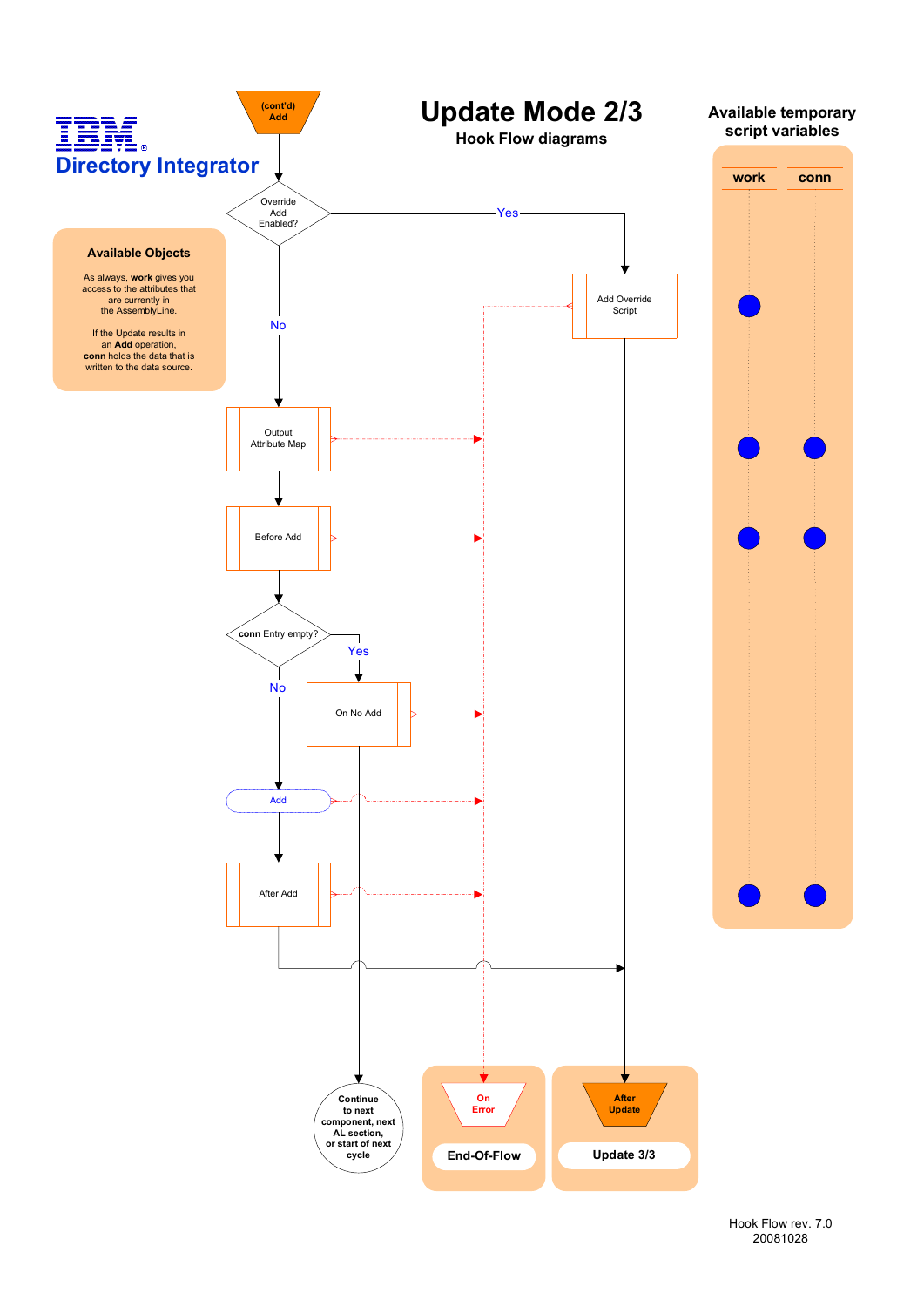## **IBI**<br>Directory Integrator Ī

Override Modify Enabled?

╈

**(cont'd) Modify**

Output Attribute Map

Before Modify

┪

Compute Changes?

**conn** Entry empty?

Changes Detected? No No

Yes

 $\overline{\mathbf{v}}$ 

**Yes**

#### **Available Objects**

As always, **work** gives you access to the attributes that are currently in the AssemblyLine.

If the update results in a **Modify** operation, the **current** object gives you access to the record/entry in the connected data source that matched the Link Criteria (e.g. is about to be modified). Note that until the Output Map, both conn and current contain the same information.

As in the case of an **Add**, the **conn** object holds the information that is to be written to the data source in this case, by the **Modify** operation.

#### **The** *conn* **object**

The conn object is emptied immediately before the **Output Map**. After this point, **conn** and **current** no longer contain the Entry object found by the lookup operation.

#### *\*Modify*

Please note that some data sources will compute changes automatically, and if none are detected, will revert with a **No Changes** exception. This will cause flow to be directed to the **On No Changes** Hook.



**Update Mode 3/3 Hook Flow diagrams**

Override Script

Yes

No and the set of the set of the Modify

**work conn current Available temporary script variables**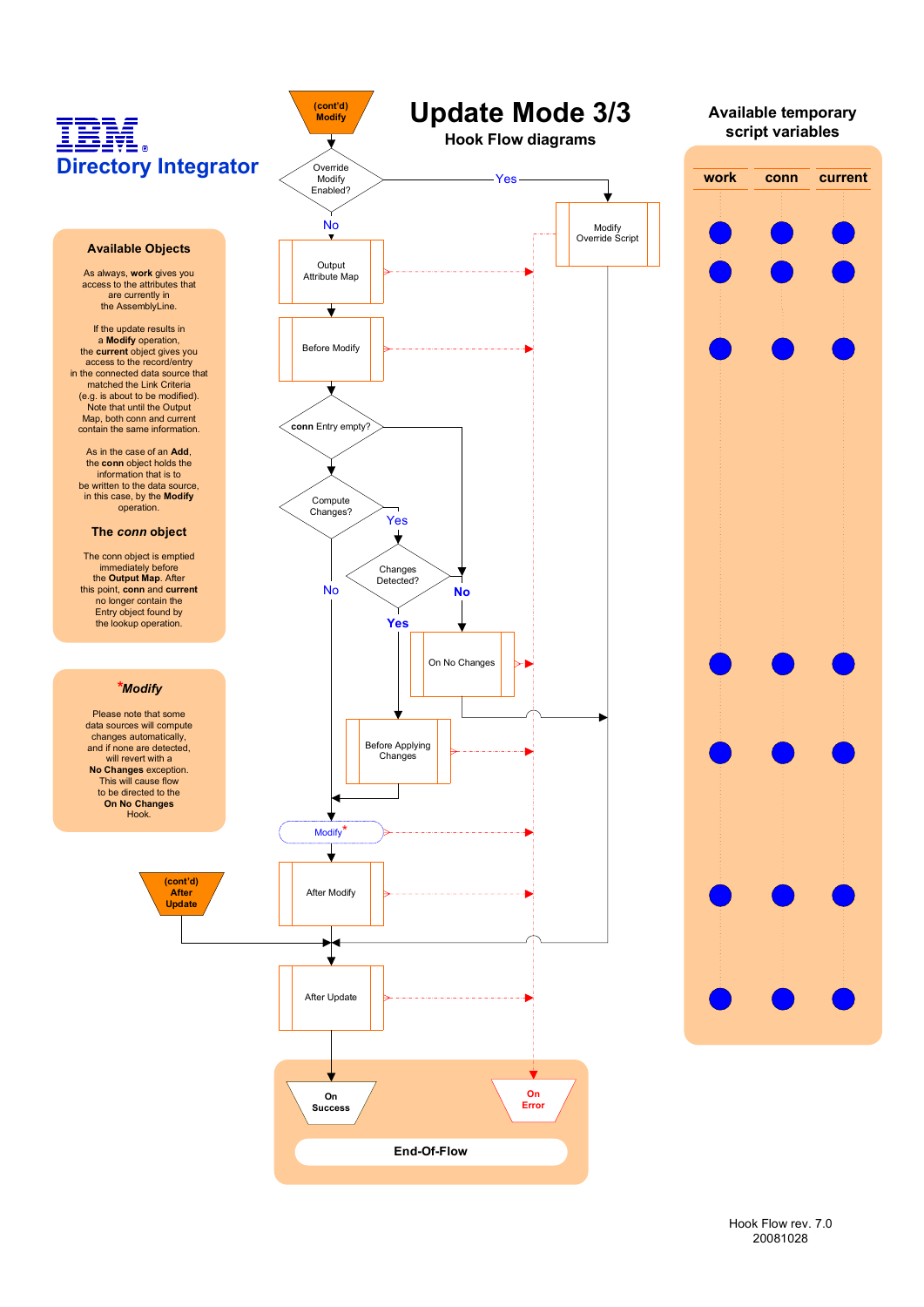

**AL section, or start of next cycle**

**where this error originated**

> Hook Flow rev. 7.0 20081028

**(AL On Error will be executed)**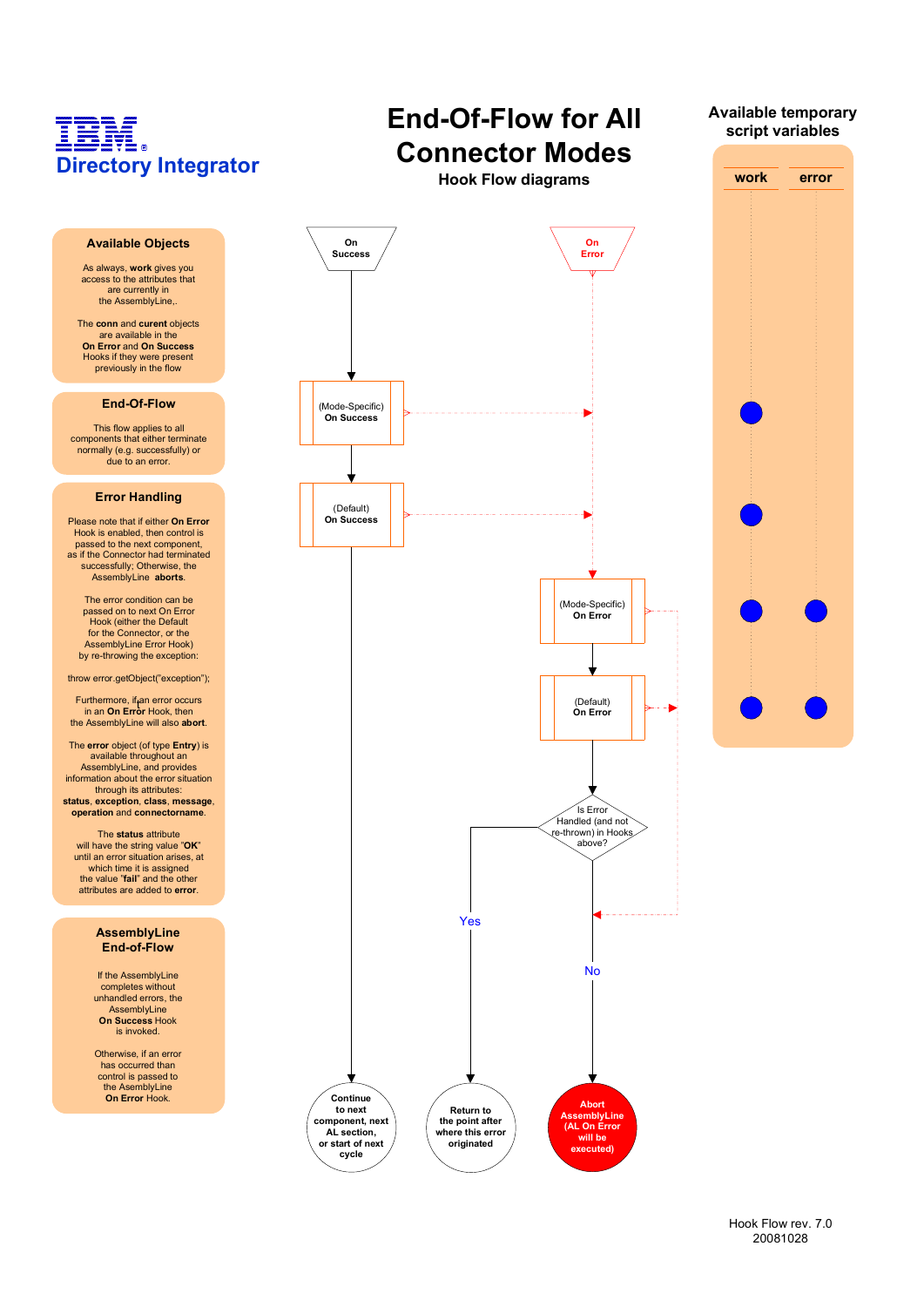#### **Available Objects**

As always, **work** gives you access to the attributes that are currently in the AssemblyLine,

The **error** object (of type **Entry**) is available throughout an AssemblyLine, and provides information about the an error situation through its attributes: *status, exception, class, message, operation* and *connectorname*.

The **status** attribute<br>will have the string value "OK"<br>until an error situation arises, at<br>which time it is assigned the value "**fail**" and the other attributes are added to **error**.

#### **\****Auto Reconnect*

The Auto Reconnect feature is configured through the parameters found in the Connector **Reconnect** tab.

These parameters control the maximum number of times a reconnect will be tried, as well as the number seconds to wait between each attempt.

### **Connector Reconnect**

**Hook Flow diagrams**